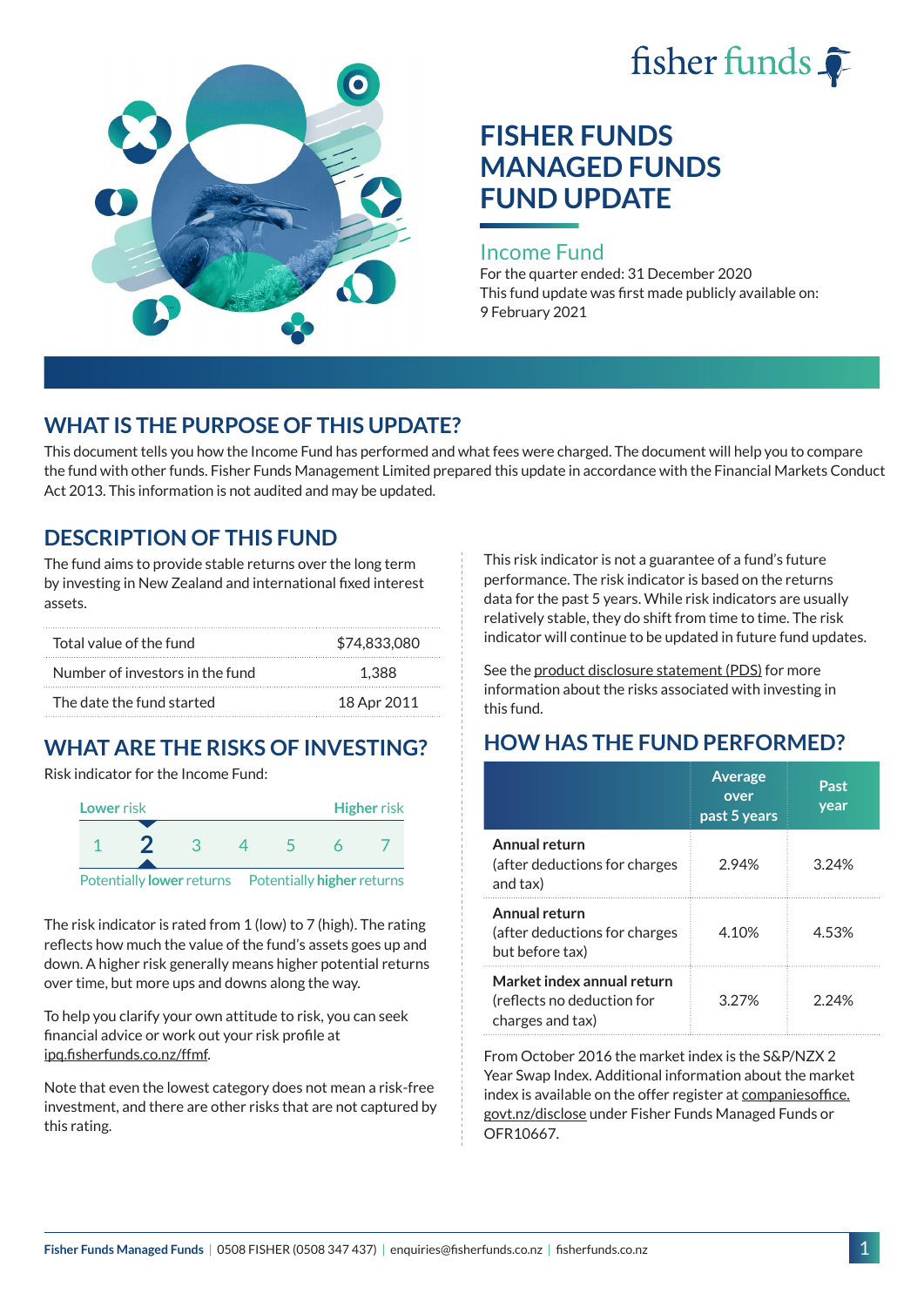# **ANNUAL RETURN GRAPH**



This shows the return after fund charges and tax for each year ending 31 March since the fund started. The last bar shows the average annual return since the fund started, up to 31 December 2020.

**Important:** This does not tell you how the fund will perform in the future.

Returns in this update are after tax at the highest prescribed investor rate (PIR) of tax for an individual New Zealand resident. Your tax may be lower. The market index return reflects no deduction for charges and tax.

### **WHAT FEES ARE INVESTORS CHARGED?**

Investors in the Income Fund are charged fund charges that include GST. In the year to 31 March 2020 these were:

|                                                       | % of net asset value |  |
|-------------------------------------------------------|----------------------|--|
| <b>Total fund charges</b>                             | $1.03%$ <sup>1</sup> |  |
| Which are made up of:                                 |                      |  |
| <b>Total management and</b><br>administration charges | 1 0.3%1              |  |
| Inding:                                               |                      |  |
| Manager's basic fee                                   | 0.86%                |  |
| Other management and<br>administration charges        | 0.17 <sup>%</sup>    |  |
| <b>Total performance-based fees</b>                   |                      |  |

Small differences in fees and charges can have a big impact on your investment over the long term.

#### **EXAMPLE OF HOW THIS APPLIES TO AN INVESTOR**

Katie had \$10,000 in the fund at the start of the year and did not make any further contributions. At the end of the year, Katie received a return after fund charges were deducted of \$324 (that is 3.24% of her initial \$10,000). Katie did not pay other charges. This gives Katie a total return after tax of \$324 for the year.

# **WHAT DOES THE FUND INVEST IN?**

#### **Actual investment mix**

This shows the types of assets that the fund invests in.



#### **Target investment mix**

This shows the mix of assets that the fund generally intends to invest in.